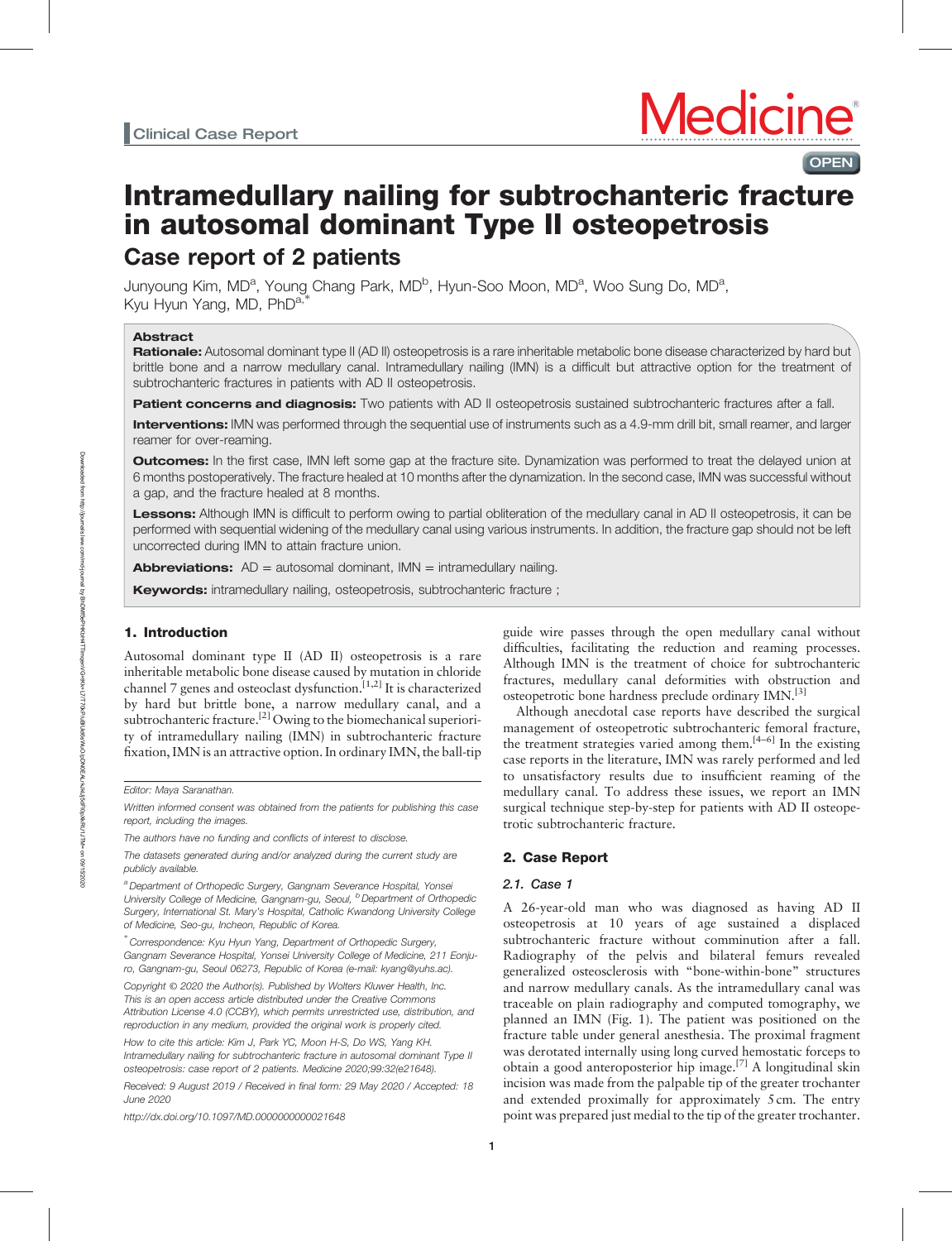

Figure 1. Typical radiography and computed tomography images of the pelvis and femur in a case of autosomal type II osteopetrosis. Generalized osteosclerosis with "bone-within-bone" structures are shown. Inlets, axial computed tomography images matched at the level of the femur.

After placement of the 3.2-mm threaded guide pin on the starting point, the entry point was double-checked in the anteroposterior and axial views (Fig. 2). This 3.2-mm guide pin could enter only a few centimeters because of the bone hardness in the trochanteric area. An 8-mm starting reamer was used to enlarge the entry site for a few centimeters along the guide pin. We then used a 4.9-mm drill bit to open the remnant medullary canal in the proximal fragment. A 4.9-mm drill bit was replaced with a 3.2-mm guide pin. The proximal fragment was reamed with a 14.5-mm tapered (trochanteric) reamer to accommodate a 13-mm nail body.

We continued to ream the distal fragment with a 4.9-mm drill bit that followed the remnant intramedullary canal. Breakage of the drill bit makes IMN impossible, so it must be advanced with special care and kept in the center of the canal. After enlarging the remnant medullary canal, a ball-tip guide wire could pass the canal. Reaming was started at 7mm and finished at 11.5mm in 0.5-mm increments. The reamer must advance slowly in maximum revolutions per minute with frequent saline irrigation. This procedure was repeated every 2 cm until it reached the distal

one-third of the medullary canal. Over-reaming of 1.5–2mm is necessary to advance the nail manually. Forceful impaction on the nail with a hammer may break the brittle bone; thus, it is not recommended. After nail insertion, proximal interlocking screws were inserted through the targeting guide without difficulty. However, the insertion of a distal interlocking screw was quite difficult by free hand technique owing to the hardness of the osteopetrotic bone, which caused skidding of the drill bit. The postoperative radiograms showed that we made a mistake and left a gap in the fracture site. It was caused by contact between the transitional part of the nail and the distal fragment (the arrow in Fig. 3A). The proximal part of the distal fragment was not reamed enough to accept the thickened portion (shaft-body transitional part) of the nail. As delayed union was evident at 6 months postoperatively, a dynamization procedure was performed (Fig. 3B, C). We exposed the proximal end of the nail, assembled a targeting guide, and removed the proximal and distal interlocking screws except for the one in the distal oval hole. The nail-targeting guide complex was pulled back until the fracture gap was closed. This movement also moved the distal locking screw to the dynamic locking mode (screw moved to the distal end of the oval hole). We then reinserted the proximal interlocking screws. Callus started to form 3 months after the dynamization. Bony union was achieved 10 months after the dynamization (16 months after the injury), and remodeling was completed 30 months after the injury (Fig. 3D, E).

### 2.2. Case 2

A 70-year-old woman was transferred to the emergency department because of right hip pain after a fall. A transverse subtrochanteric fracture was identified at the lower level of the lesser trochanter, without comminution, in the right femur (Fig. 4A). An incomplete subtrochanteric fracture was also identified at the same level in the left femur (Fig. 4D). The incomplete fracture started from the lateral femoral cortex and extended to the medial cortex just like an atypical femoral fracture. Prophylactic IMN was indicated on the left side and performed in the dynamic locking mode uneventfully using the technique introduced earlier. The nail was inserted in external rotation to overcome the femoral bowing.[8] The fracture achieved complete union and remodeled 8 months postoperatively (Fig. 4E). However, a short proximal fragment and associated femoral bowing precluded the IMN on the right side, and open reduction and internal



Figure 2. Sequential processes of medullary canal reaming. A. After placement of the 3.2-mm threaded guide pin on the starting point, the entry point was doublechecked in the anteroposterior and axial views. B. An 8-mm starting reamer was used to enlarge the entry site for a few centimeters along the guide pin. C. A 4.9 mm-long drill bit was used to enlarge the remnant intramedullary canal. D. After enlarging the remnant medullary canal, a ball-tip guide wire could pass the canal. F. Reaming was started from 7mm and completed at 11.5mm in 0.5-mm increments.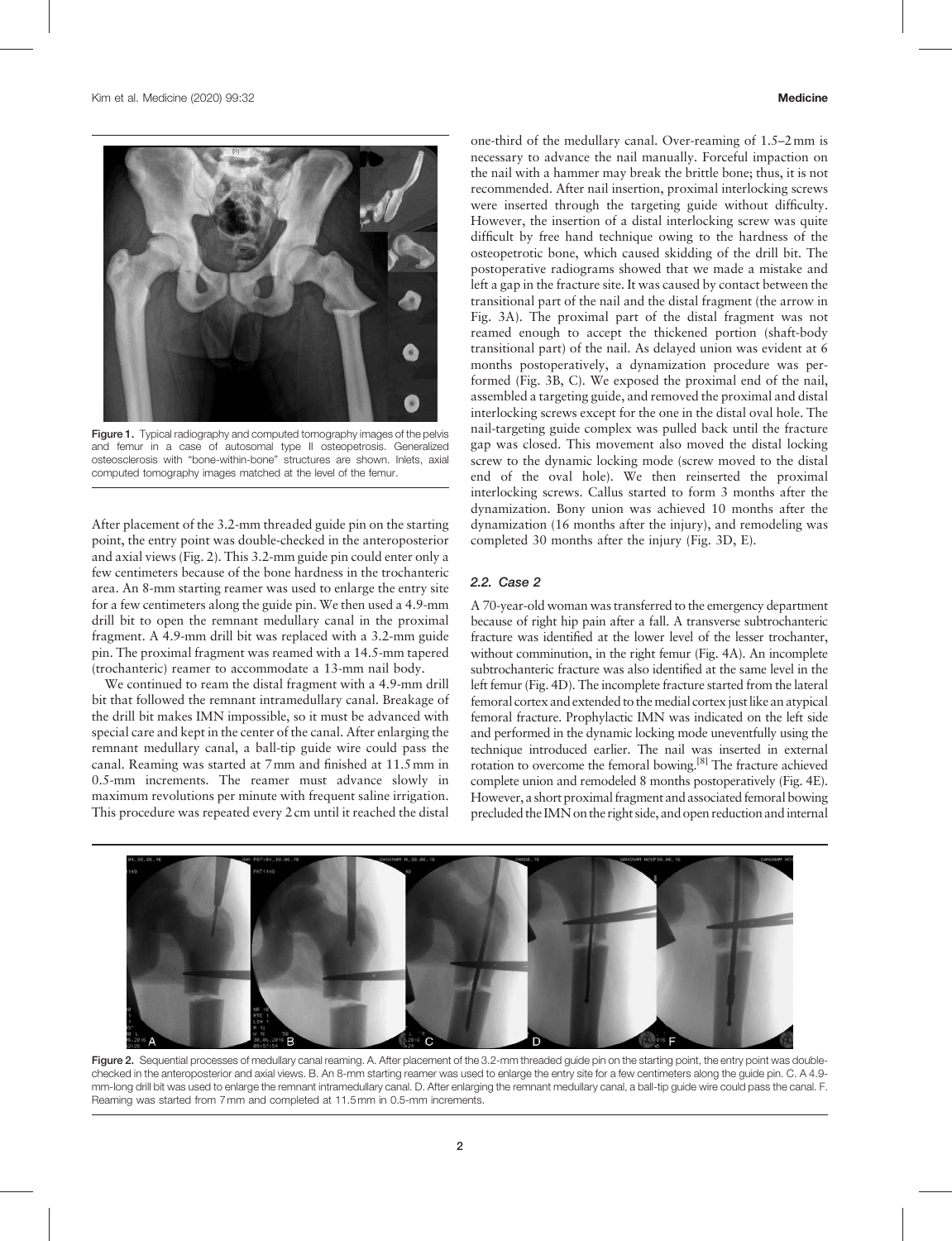

Figure 3. A Subtrochanteric fracture in a 26-year-old man with autosomal dominant type II osteopetrosis. A. A subtrochanteric fracture was treated with intramedullary nailing. However, a gap in the fracture site occurred because of contact between the transitional part of the nail and the distal fragment (arrow). B. Delayed union was evident at 6 months after the operation, and dynamization (DNZ) was performed. C. Callus formation was observed at 3 months after the DNZ. D. The fracture attained union 10 months after the DNZ. F. The final radiograph 24 months after the DNZ shows complete union and remodeling of the callus. POD, postoperative day.



## Right side

**POD 20M,** 

#### POD 8M Left side

Figure 4. Bilateral subtrochanteric fractures in a 70-year-old woman with autosomal dominant type II osteopetrosis. A and D. A transverse subtrochanteric fracture at the lower level of the lesser trochanter in the right femur and incomplete fracture in the left femur are shown. B, C. Open reduction and plate fixation were performed on the right side. The peripheral callus is visible on plain radiography and computed tomography at 20 months postoperatively, but the fracture line remained because of delayed bone remodeling. E. The incomplete fracture line disappeared 8 months after prophylactic nailing on the left side.